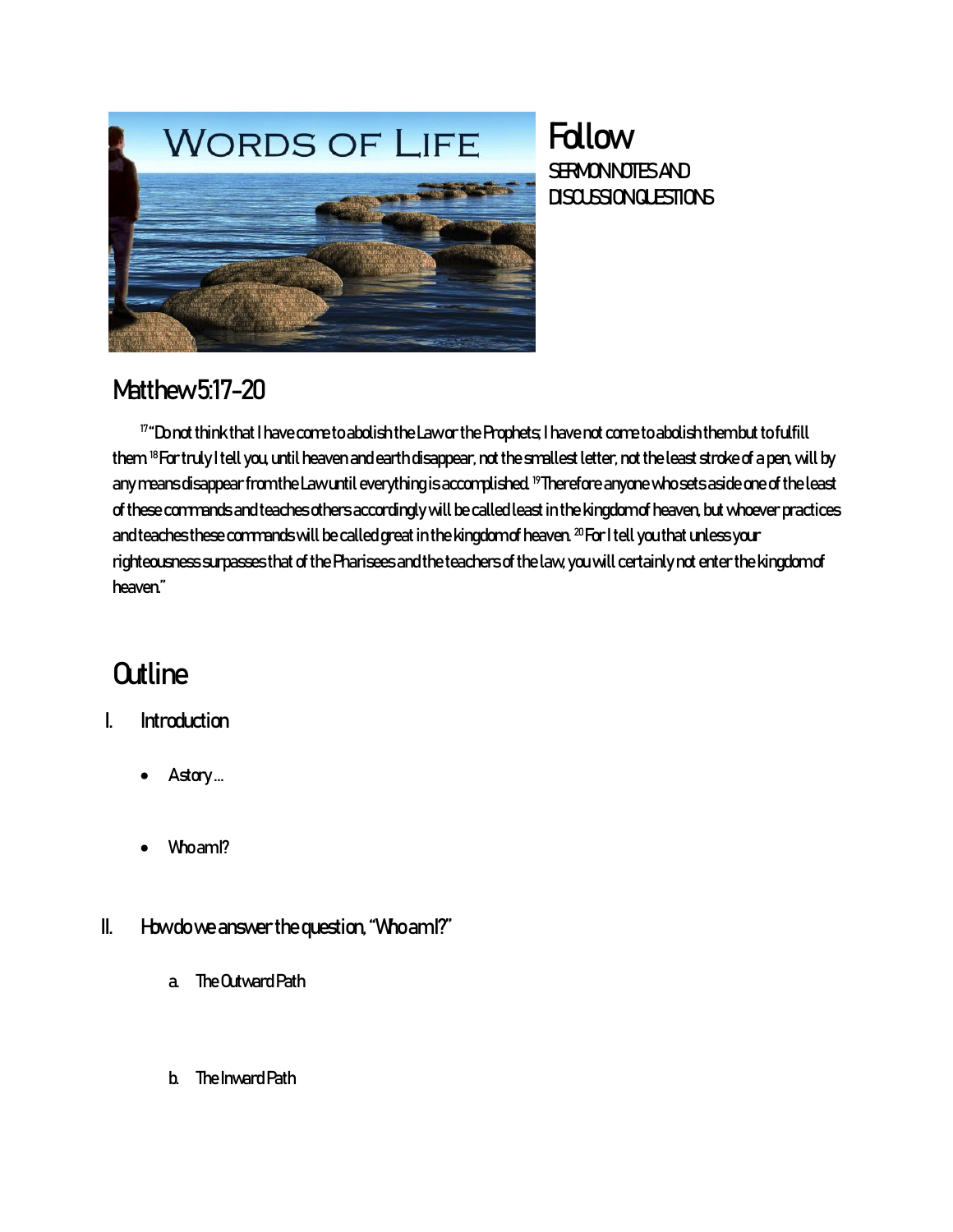- c. The Upward Path
- III. Recognize the decisive issue: "To whom do I belong?"
- IV. How do I actually live the upward path?

#### a. Accepting the Claims of Jesus

- i. He is the fulfillment of the Law and Prophets
- ii. He is Trustworthy
- V. Testimony: Gerry Wyatt
- VI. Dol really want to take the upward path? Does it lead to the good life, or is it another form of oppression?
	- a. FOMO Choosing your ladder
	- b. An identity that doesn't crush you …
	- c. An identity that doesn't exclude others …
- VII. Seeing the Path
	- a. Gospel vs. Religion
	- b. Follow Jesus